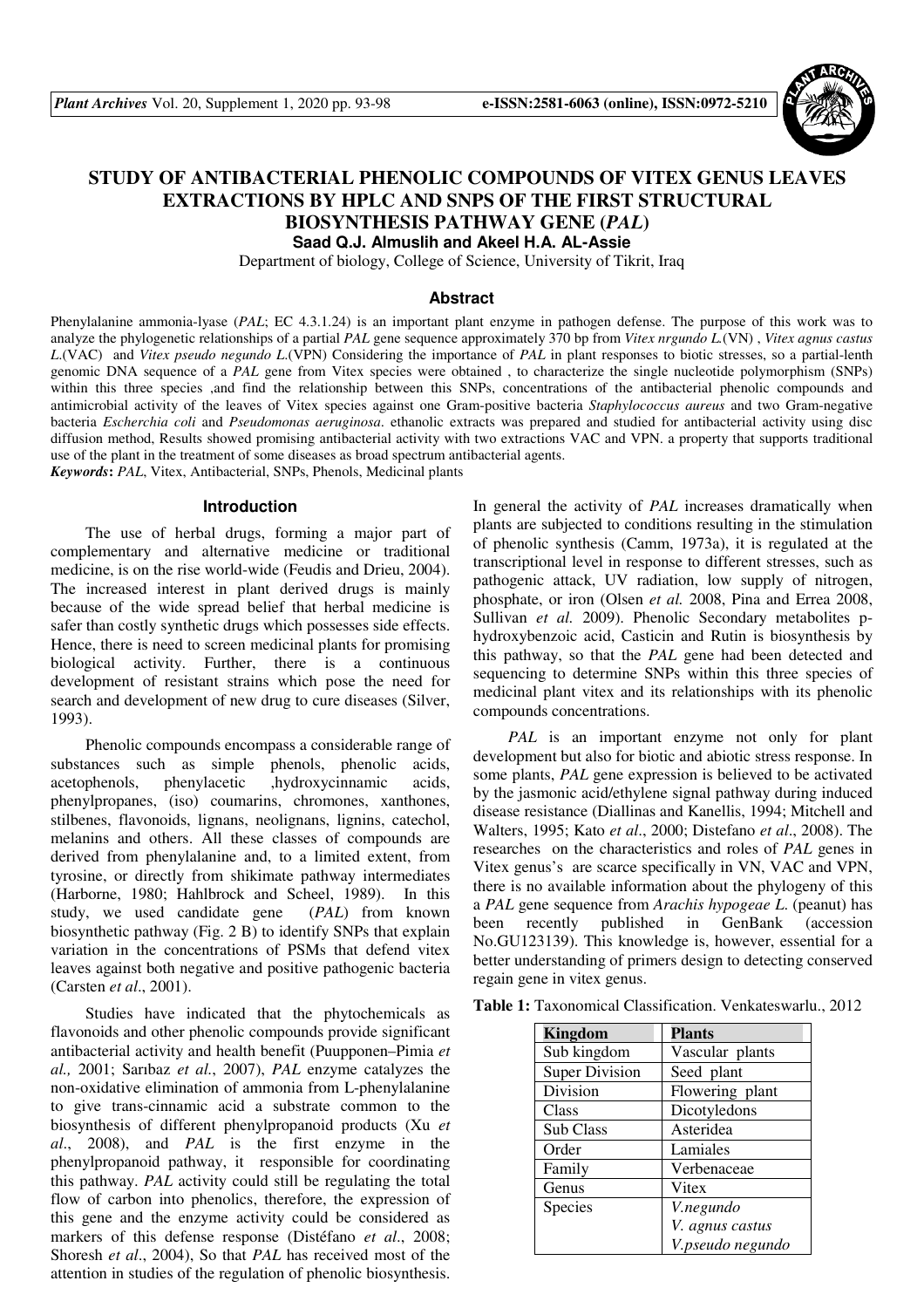# **Materials and Methods**

# **Chemicals**

All chemicals and solvents used in this study were of analytical grade and supplied from Sigma-Aldrich (Steinheim, Germany).

# **Plant Extracts**

Vitex genus leaves collected ,cleaned ,dried and powdered by grinding and extracted with ethanol 70% for 72 hour using magnetic stirrer in dark without heat, The mixture was filtered through a filter paper (Whatman No.1), Resulting solution was evaporated under Rotary Evaporate to 10 ml, then freeze-dried at -50 with a lyophilizer for 24 hour, Extract was kept in a freezer for further experiments such antibiotic activity and HPLC (Gulcin., 2005).

# **Microorganisms**

The microorganisms employed in the current study were procured from microbiology laboratory of science in Tikrit University . which includes clinical isolates of three genus belong to positive and negative gram: *Staphylococcus aureus, Pseudomonas aeruginosa, Escherichia coli.*

### **Disc Diffusion Assay**

The agar cup method was followed to doubly ensure the antibacterial activity of the extract (Barry, 1980). Overnight Nutrient Agar Broth culture of the test organisms were firmly seeded over the Muller Hinton Agar (MHA) plates. Using sterile borer Wells of 8 mm diameter were made. the bottoms of the wells were sealed by pouring 25-50 µl of molten MHA into the scooped out wells. 100-200µl of 200 mg/ml extract were poured into the wells. The water was allowed to evaporate and the plates were incubated at 37°C for 18-24 h. After the incubation period the plates were observed for a clearance zone around the discs which indicates a positive antibacterial activity of the respective extracts.

## **High Performance Liquid Chromatography (HPLC)**

Qualitative identification of phenols in extracts obtained from extraction methods above was authenticated by HPLC, this identification was made by comparison of the retention time obtained at identical chromatographic conditions. The analyzed sample and the authentic standard conditions were:

- Mobile phase: liner gradient of solvent A 0.05% trifluoro acetic acid TFA in deionized water ; solvent B 0.05% trifluoro acetic acid in methanol , pH 2.5
- Column:  $C182.0$  mm x 50 mm
- Flow rate: 1.1 ml /min
- Detection: UV. Detector at λ 280 nm.
- Injection volume: 20 µL
- Injection concentration: 200ug /ml

### **DNA EXTRATION**

In order to obtain a *PAL* gene sequence from vitex species, genomic DNA from young leaves was isolated using CTAP extraction, PCR primers forward (5'AAGCACCACCCTGGTCAAATTGAG-3') and reverse (5'-GACAAGCTCGGAGAATTGAGCAAAC-3') were designed based on conserved sequences of *PAL* genes from *A. hypogaea*. PCR was performed with 20 reaction volume: 10 ul of master mix, 1 ul of each primer, 3ul of template DNA solution and complete the reaction to 20 ul with distal water. temperature profile was as follows: initial denaturation

at 95°C for 3 min; 35 cycles of denaturation at 94°C for 1 min, annealing at 56°C for 1 min, extension at 72°C for 1 min, and a final extension step at 72°C for 10 min.

## **Results**

The Hplc results for three vitex species shows that leaves of vitex species have that three phenolic secondary metabolites (SM), *P*-Hydroxybenzoic acid whit retention time (2.0) ,Casticin with retention time (3.19) and Rutin with retention time (5.75) (figure.1) and the concentrations of this compounds are calculated by the formula

Concentration mg/ml = sample area / standard area  $*$ dilution factor \*concentration



**Fig. 1 :** HPLC peaks of phenolic standard

**Table 2 :** HPLC results for Rutin ,Casticin and PHPA standards

| Peak | <b>Retention</b><br>time (min) | Area   | <b>Identified</b><br>compounds |
|------|--------------------------------|--------|--------------------------------|
|      | 0.33                           | 303959 | Unknown                        |
| っ    | 2.0                            | 687648 | p-hydroxy benzoic acid         |
| 3    | 3.19                           | 513877 | Casticin                       |
|      | 4.08                           | 490298 | Unknown                        |
|      | 5.75                           | 604451 | Rutin                          |

The specie VN shows the highest concentration of PHBA and Rutin were are VAC shows the highest concentration of Casticin and the lowest concentration of Rutin (figure 2a), all this three phenolic secondary metabolites are biosynthesis by phenylpropanoid pathway and the *PAL* gene which encoded the enzyme phenyl alanine amonialyase is the first structural gene in this pathway. so that changing in concentrations of SM is related with the *PAL* gene variation which change in enzyme structures and activity. sequencing results for *PAL* gene shows that the specie VN have lowest SNPs and in the other hand more Rutin and PHPA, were as the specie VPN shows the highest SNPs numbers and in the other hand lowest concentrations of PHBA and Casticin. figure. 2 (a,b) shows that the highest concentration of casticin in the specie VAN is accomplished with the lowest concentration of Rutin and vise versa.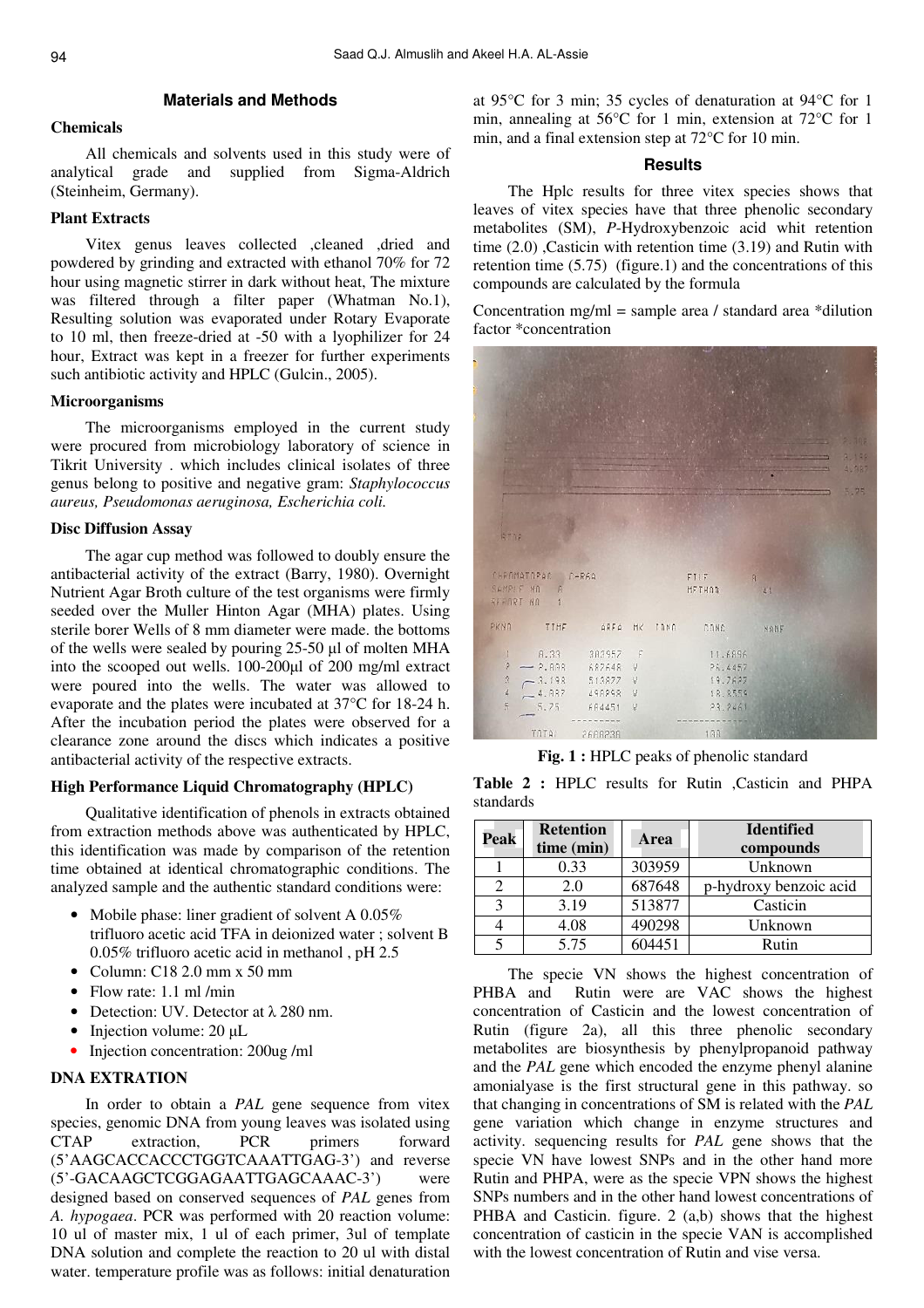

**Fig. 2:** (A) concentrations and (B) phenylpropanoid pathway for PHBA, Rutin and Casticin biosinthesis (genes are in blue) .

This results was correlated with biological activity against bacterial species. the disk diffusion assay shows antibacterial activity of the specie VN against two types of bacteria (*E.coli* and *Staphylococcus aureus*), the specie VPN show an antibacterial activity against *Staphylococcus aureu*s, were are the specie VAC don't show any activity against all this three types of bacteria (table.3)

**Table 3:** Antibacterial activity of ethanolic leaves extract of vitex species

| <b>Sample</b>     |      |            | <b>Escherichia Pseudomonas Staphylococcus</b> |
|-------------------|------|------------|-----------------------------------------------|
|                   | coli | aeruginosa | <i>aureus</i>                                 |
| V. negundo        |      |            |                                               |
| V. agnus castus   |      |            |                                               |
| V. pseudo negundo |      |            |                                               |

electrophoresis showed a fragment of approximately 370 bp was amplified, custom sequenced for forward strand. Vitex species were sequenced in (Macrogen, Korea) and analyzed using MEGA 6 SOFTWARE (Tamura *et al*., 2007) (Figure 3).

 A high level of similarity was found within *PAL* gene in *Vitex* species in addition to some SNPs between them (Figure.4), the sequencing results with MEGA 6 showed that the three species has 10 SNPs within the coding regain of *PAL* gene, all the SNPs have identical nucleotides in two species and the third one is changed, the first specie VN showed the lowest polymorphisms by one mutant base every 300 nucleotide, VAC showed 3 mutant whereas VPN showed the height polymorphisms by 6 mutant base (Table 4).



**Fig. 3 :** Electrophoresis of *PAL* pcr product and 4,5 SNPs between the three vitex species using MEGA6 SOFTWARE

**Table 4:** Type and number of mutant bases

| A | G | $\mathbf C$ | <b>Mutant</b><br><b>bases</b> | <b>Samples</b>        |
|---|---|-------------|-------------------------------|-----------------------|
|   |   |             |                               | <i>V.negundo</i>      |
|   |   |             |                               | <i>V.agnus castus</i> |
|   |   |             |                               | V.pseudo negundo      |
|   |   |             |                               | Total                 |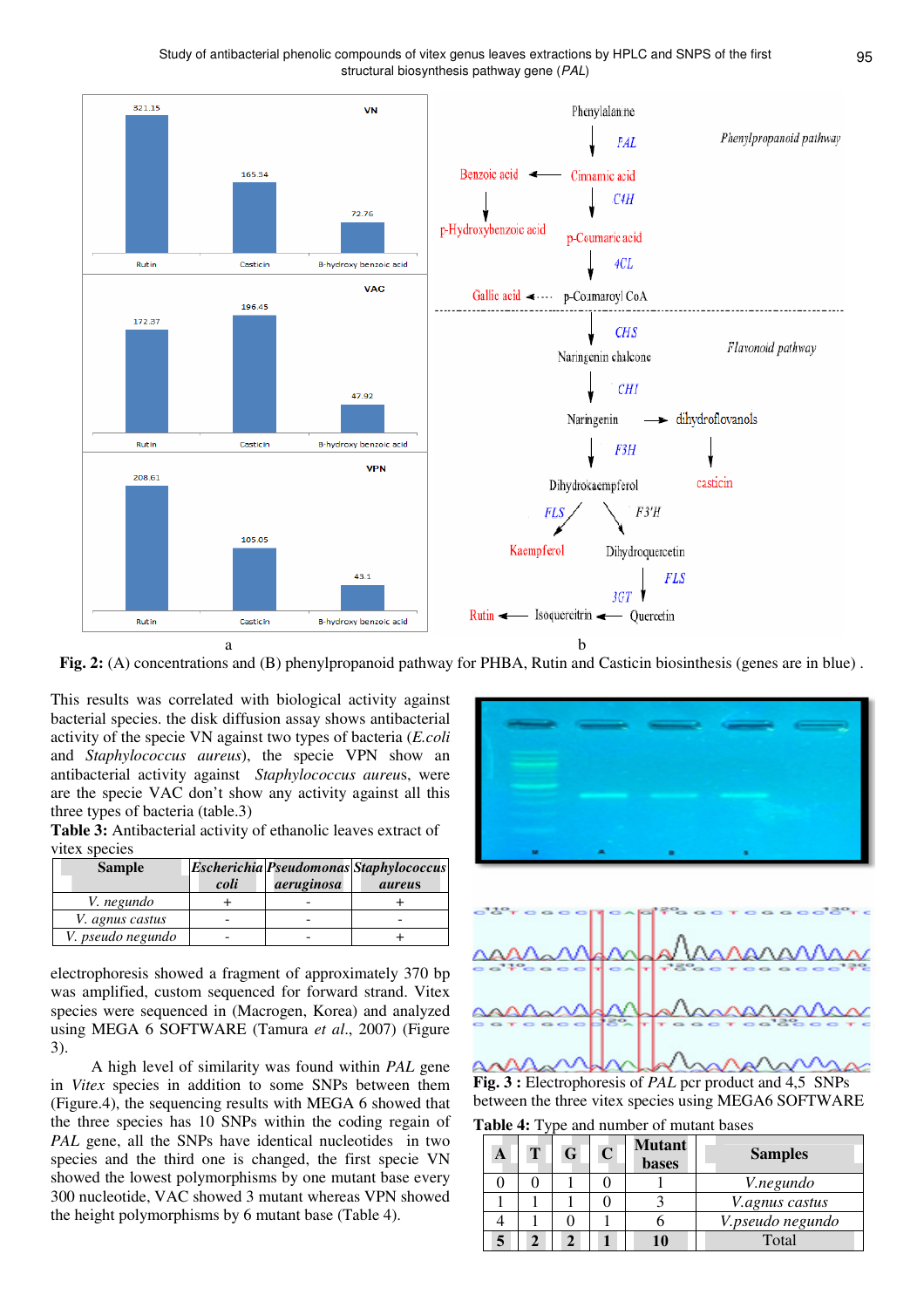| T A T G T T A A G G C T G C T C A G A A G C T G C <mark>A C G</mark> A T G G A T C C G T T A C A A A A A C C G A A G C A A G A T<br>T A T G T T A A G G C T G C T C A G A A G C T G C T C A A A A T G G A T C C G T T A C A A A A A C C G A A G C A A G A T<br>190207-031 E21 S PF.ab1343<br>A GATAT G C T C T T C G A A C G T C G C C <mark>T</mark> C A <mark>G</mark> T G G C T C G G C C C T C A A A T T G A A G T C A T C C G C A C A<br>190207-031 A21 A PF.ab1340<br><u>A G A T A T G C T C T T C G A A C G T C G C C <mark>T</mark> C A T T G G C T C G G C C C T C A A A T T G A A G T C A T C C G C A C A</u><br>190207-031 C21 B PF.ab1340<br>A GATAT G C T C T T C G A A C G T C G C C <mark>C</mark> C A <mark>T</mark> T G G C T C G G C C C T C A A A T T G A A G T C A T C C G C A C A<br>190207-031 E21 S PF.ab1343<br>G C T A C <mark>T</mark> A A G A T G A T C G A G A G A A A T T A A C T C C G T C A A T G A T A A C C C C T T G A T G A T G T T<br>G C T A C <mark>A</mark> A A G A T G A T C G A G A G A A A A T T A A C T C C G T C A A T G A T A A C C C C T T G A T T G A T G T T<br>G C T A C <mark>T</mark> A A G A T G A T C G A G A G A G A A T T A A C T C C G T C A A T G A T A A C C C C T T G A T T G A T G T T<br>190207-031 E21 S PF.ab1343<br>T C <mark>G</mark> A G <mark>G</mark> A A C A A G G C C T T A C A T G G T G G C A A C T T C C A A G G G A C A C C G A T T G G <mark>C</mark> G T A T C A A T G<br>190207-031 A21 A PF.ab1340<br>T C <mark>G</mark> A G <mark>G</mark> A A C A A G G C C T T A C A T G G T G G C A A C T T C C A A G G G A C A C C G A T T G G <mark>C</mark> G T A T C A A T G<br>190207-031 C21 B PF.ab1340<br>T C <mark>A</mark> A G <mark>A</mark> A A C A A G G C C T T A C A T G G T G G C A A C T T C C A A G G G A C A C C G A T T G G <mark>A</mark> G T A T C A A T G<br>190207-031 E21 S PF.ab1343<br>GATAAT GCAAGATT GGCT AT C GCAT C T A T T G G A A A G T T G A T G T T T G C T C A A T T C T C G<br>GATAAT GCAA GATT GGCT AT C GC AT CT ATT G GAA A GTT GAT GTTT GCT C A ATT C T C T<br>GATAAT GCAA GATT GGCT AT C GCAT CT ATT GGAA A GTT GAT GTTT GCT CAATT C T C G<br>190207-031 E21 S PF.ab1343<br>Y V K A A Q K L <mark>H K M D P L Q K P K Q</mark> D<br>190207-031 A21 A PF.ab1340<br>YVK A AQKL <mark>H E MDPL QKPKQD</mark><br>190207-031 C21 B PF.ab1340<br>190207-031 E21 S PF.ab1343<br>YVK A AQKL <mark>L K </mark> M D P L Q K P K Q D<br>RYAL RT SPOWL GPQIEVIRT<br>190207-031 A21 A PF.ab1340<br>RYAL RT SPHWL GPQI EVIRT<br>190207-031 C21 B PF.ab1340<br>RYAL RT SPHWL GPQI EVIRT<br>190207-031 E21 S PF.ab1343<br>ATK MIEREIN SVND NPLIDV<br>190207-031 A21 A PF.ab1340<br>190207-031 C21 B PF.ab1340<br>ATK MIEREINS VND NPLIDV<br>ATK MIEREINS VND NPLIDV<br>190207-031 E21 S PF.ab1343<br>190207-031 A21 A PF.ab1340<br>SRNK ALHGGN FQGT PIGVSM<br>SRNK ALHGGN FQGT PIGVSM<br>190207-031 C21 B PF.ab1340<br>SRN KALHGGN FQGT PIGVSM<br>190207-031 E21 S PF.ab1343<br>190207-031 A21 A PF.ab1340<br>DNARLAIASI GKLMFAQFS<br>DNARLAIASI GKLMFAQFS<br>190207-031 C21 B PF.ab1340<br>190207-031 E21 S PF.ab1343<br>DNARLAIASI GKLMFAQFS<br>$A \cup C$ if $C$ if $C$ if $C$ if $C$ if $C$ if $C$ if $C$ $DAT$ if $T$ if $C$ if $T$ if $T$ if $T$ if $T$ if $T$ if $T$ if $T$ if $T$ if $T$ if $T$ if $T$ if $T$ if $T$ if $T$ if $T$ if $T$ if $T$ if $T$ if $T$ if $T$ if $T$ | 190207-031 A21 A PF.ab1340 | T A T G T T A A G G C T G C T C A G A A G C T G C <mark>A</mark> C <mark>A A G</mark> A T G G A T C C G T T A C A A A A A C C G A A G C A A G A T |  |
|----------------------------------------------------------------------------------------------------------------------------------------------------------------------------------------------------------------------------------------------------------------------------------------------------------------------------------------------------------------------------------------------------------------------------------------------------------------------------------------------------------------------------------------------------------------------------------------------------------------------------------------------------------------------------------------------------------------------------------------------------------------------------------------------------------------------------------------------------------------------------------------------------------------------------------------------------------------------------------------------------------------------------------------------------------------------------------------------------------------------------------------------------------------------------------------------------------------------------------------------------------------------------------------------------------------------------------------------------------------------------------------------------------------------------------------------------------------------------------------------------------------------------------------------------------------------------------------------------------------------------------------------------------------------------------------------------------------------------------------------------------------------------------------------------------------------------------------------------------------------------------------------------------------------------------------------------------------------------------------------------------------------------------------------------------------------------------------------------------------------------------------------------------------------------------------------------------------------------------------------------------------------------------------------------------------------------------------------------------------------------------------------------------------------------------------------------------------------------------------------------------------------------------------------------------------------------------------------------------------------------------------------------------------------------------------------------------------------------------------------------------------------------------------------------------------------------------------------------------------------------------------------------------------------------------------------------------------------------------------------------------------------------------------------------------------------------------------------------------------------------------------------------------------------------------------------------------------------------------------------------------------------------------------------------------------------------------------------------------------------------------|----------------------------|---------------------------------------------------------------------------------------------------------------------------------------------------|--|
|                                                                                                                                                                                                                                                                                                                                                                                                                                                                                                                                                                                                                                                                                                                                                                                                                                                                                                                                                                                                                                                                                                                                                                                                                                                                                                                                                                                                                                                                                                                                                                                                                                                                                                                                                                                                                                                                                                                                                                                                                                                                                                                                                                                                                                                                                                                                                                                                                                                                                                                                                                                                                                                                                                                                                                                                                                                                                                                                                                                                                                                                                                                                                                                                                                                                                                                                                                                  | 190207-031 C21 B PF.ab1340 |                                                                                                                                                   |  |
|                                                                                                                                                                                                                                                                                                                                                                                                                                                                                                                                                                                                                                                                                                                                                                                                                                                                                                                                                                                                                                                                                                                                                                                                                                                                                                                                                                                                                                                                                                                                                                                                                                                                                                                                                                                                                                                                                                                                                                                                                                                                                                                                                                                                                                                                                                                                                                                                                                                                                                                                                                                                                                                                                                                                                                                                                                                                                                                                                                                                                                                                                                                                                                                                                                                                                                                                                                                  |                            |                                                                                                                                                   |  |
|                                                                                                                                                                                                                                                                                                                                                                                                                                                                                                                                                                                                                                                                                                                                                                                                                                                                                                                                                                                                                                                                                                                                                                                                                                                                                                                                                                                                                                                                                                                                                                                                                                                                                                                                                                                                                                                                                                                                                                                                                                                                                                                                                                                                                                                                                                                                                                                                                                                                                                                                                                                                                                                                                                                                                                                                                                                                                                                                                                                                                                                                                                                                                                                                                                                                                                                                                                                  |                            |                                                                                                                                                   |  |
|                                                                                                                                                                                                                                                                                                                                                                                                                                                                                                                                                                                                                                                                                                                                                                                                                                                                                                                                                                                                                                                                                                                                                                                                                                                                                                                                                                                                                                                                                                                                                                                                                                                                                                                                                                                                                                                                                                                                                                                                                                                                                                                                                                                                                                                                                                                                                                                                                                                                                                                                                                                                                                                                                                                                                                                                                                                                                                                                                                                                                                                                                                                                                                                                                                                                                                                                                                                  |                            |                                                                                                                                                   |  |
|                                                                                                                                                                                                                                                                                                                                                                                                                                                                                                                                                                                                                                                                                                                                                                                                                                                                                                                                                                                                                                                                                                                                                                                                                                                                                                                                                                                                                                                                                                                                                                                                                                                                                                                                                                                                                                                                                                                                                                                                                                                                                                                                                                                                                                                                                                                                                                                                                                                                                                                                                                                                                                                                                                                                                                                                                                                                                                                                                                                                                                                                                                                                                                                                                                                                                                                                                                                  |                            |                                                                                                                                                   |  |
|                                                                                                                                                                                                                                                                                                                                                                                                                                                                                                                                                                                                                                                                                                                                                                                                                                                                                                                                                                                                                                                                                                                                                                                                                                                                                                                                                                                                                                                                                                                                                                                                                                                                                                                                                                                                                                                                                                                                                                                                                                                                                                                                                                                                                                                                                                                                                                                                                                                                                                                                                                                                                                                                                                                                                                                                                                                                                                                                                                                                                                                                                                                                                                                                                                                                                                                                                                                  |                            |                                                                                                                                                   |  |
|                                                                                                                                                                                                                                                                                                                                                                                                                                                                                                                                                                                                                                                                                                                                                                                                                                                                                                                                                                                                                                                                                                                                                                                                                                                                                                                                                                                                                                                                                                                                                                                                                                                                                                                                                                                                                                                                                                                                                                                                                                                                                                                                                                                                                                                                                                                                                                                                                                                                                                                                                                                                                                                                                                                                                                                                                                                                                                                                                                                                                                                                                                                                                                                                                                                                                                                                                                                  |                            |                                                                                                                                                   |  |
|                                                                                                                                                                                                                                                                                                                                                                                                                                                                                                                                                                                                                                                                                                                                                                                                                                                                                                                                                                                                                                                                                                                                                                                                                                                                                                                                                                                                                                                                                                                                                                                                                                                                                                                                                                                                                                                                                                                                                                                                                                                                                                                                                                                                                                                                                                                                                                                                                                                                                                                                                                                                                                                                                                                                                                                                                                                                                                                                                                                                                                                                                                                                                                                                                                                                                                                                                                                  |                            |                                                                                                                                                   |  |
|                                                                                                                                                                                                                                                                                                                                                                                                                                                                                                                                                                                                                                                                                                                                                                                                                                                                                                                                                                                                                                                                                                                                                                                                                                                                                                                                                                                                                                                                                                                                                                                                                                                                                                                                                                                                                                                                                                                                                                                                                                                                                                                                                                                                                                                                                                                                                                                                                                                                                                                                                                                                                                                                                                                                                                                                                                                                                                                                                                                                                                                                                                                                                                                                                                                                                                                                                                                  | 190207-031 A21 A PF.ab1340 |                                                                                                                                                   |  |
|                                                                                                                                                                                                                                                                                                                                                                                                                                                                                                                                                                                                                                                                                                                                                                                                                                                                                                                                                                                                                                                                                                                                                                                                                                                                                                                                                                                                                                                                                                                                                                                                                                                                                                                                                                                                                                                                                                                                                                                                                                                                                                                                                                                                                                                                                                                                                                                                                                                                                                                                                                                                                                                                                                                                                                                                                                                                                                                                                                                                                                                                                                                                                                                                                                                                                                                                                                                  | 190207-031 C21 B PF.ab1340 |                                                                                                                                                   |  |
|                                                                                                                                                                                                                                                                                                                                                                                                                                                                                                                                                                                                                                                                                                                                                                                                                                                                                                                                                                                                                                                                                                                                                                                                                                                                                                                                                                                                                                                                                                                                                                                                                                                                                                                                                                                                                                                                                                                                                                                                                                                                                                                                                                                                                                                                                                                                                                                                                                                                                                                                                                                                                                                                                                                                                                                                                                                                                                                                                                                                                                                                                                                                                                                                                                                                                                                                                                                  |                            |                                                                                                                                                   |  |
|                                                                                                                                                                                                                                                                                                                                                                                                                                                                                                                                                                                                                                                                                                                                                                                                                                                                                                                                                                                                                                                                                                                                                                                                                                                                                                                                                                                                                                                                                                                                                                                                                                                                                                                                                                                                                                                                                                                                                                                                                                                                                                                                                                                                                                                                                                                                                                                                                                                                                                                                                                                                                                                                                                                                                                                                                                                                                                                                                                                                                                                                                                                                                                                                                                                                                                                                                                                  |                            |                                                                                                                                                   |  |
|                                                                                                                                                                                                                                                                                                                                                                                                                                                                                                                                                                                                                                                                                                                                                                                                                                                                                                                                                                                                                                                                                                                                                                                                                                                                                                                                                                                                                                                                                                                                                                                                                                                                                                                                                                                                                                                                                                                                                                                                                                                                                                                                                                                                                                                                                                                                                                                                                                                                                                                                                                                                                                                                                                                                                                                                                                                                                                                                                                                                                                                                                                                                                                                                                                                                                                                                                                                  |                            |                                                                                                                                                   |  |
|                                                                                                                                                                                                                                                                                                                                                                                                                                                                                                                                                                                                                                                                                                                                                                                                                                                                                                                                                                                                                                                                                                                                                                                                                                                                                                                                                                                                                                                                                                                                                                                                                                                                                                                                                                                                                                                                                                                                                                                                                                                                                                                                                                                                                                                                                                                                                                                                                                                                                                                                                                                                                                                                                                                                                                                                                                                                                                                                                                                                                                                                                                                                                                                                                                                                                                                                                                                  |                            |                                                                                                                                                   |  |
|                                                                                                                                                                                                                                                                                                                                                                                                                                                                                                                                                                                                                                                                                                                                                                                                                                                                                                                                                                                                                                                                                                                                                                                                                                                                                                                                                                                                                                                                                                                                                                                                                                                                                                                                                                                                                                                                                                                                                                                                                                                                                                                                                                                                                                                                                                                                                                                                                                                                                                                                                                                                                                                                                                                                                                                                                                                                                                                                                                                                                                                                                                                                                                                                                                                                                                                                                                                  |                            |                                                                                                                                                   |  |
|                                                                                                                                                                                                                                                                                                                                                                                                                                                                                                                                                                                                                                                                                                                                                                                                                                                                                                                                                                                                                                                                                                                                                                                                                                                                                                                                                                                                                                                                                                                                                                                                                                                                                                                                                                                                                                                                                                                                                                                                                                                                                                                                                                                                                                                                                                                                                                                                                                                                                                                                                                                                                                                                                                                                                                                                                                                                                                                                                                                                                                                                                                                                                                                                                                                                                                                                                                                  |                            |                                                                                                                                                   |  |
|                                                                                                                                                                                                                                                                                                                                                                                                                                                                                                                                                                                                                                                                                                                                                                                                                                                                                                                                                                                                                                                                                                                                                                                                                                                                                                                                                                                                                                                                                                                                                                                                                                                                                                                                                                                                                                                                                                                                                                                                                                                                                                                                                                                                                                                                                                                                                                                                                                                                                                                                                                                                                                                                                                                                                                                                                                                                                                                                                                                                                                                                                                                                                                                                                                                                                                                                                                                  |                            |                                                                                                                                                   |  |
|                                                                                                                                                                                                                                                                                                                                                                                                                                                                                                                                                                                                                                                                                                                                                                                                                                                                                                                                                                                                                                                                                                                                                                                                                                                                                                                                                                                                                                                                                                                                                                                                                                                                                                                                                                                                                                                                                                                                                                                                                                                                                                                                                                                                                                                                                                                                                                                                                                                                                                                                                                                                                                                                                                                                                                                                                                                                                                                                                                                                                                                                                                                                                                                                                                                                                                                                                                                  | 190207-031 A21 A PF.ab1340 |                                                                                                                                                   |  |
|                                                                                                                                                                                                                                                                                                                                                                                                                                                                                                                                                                                                                                                                                                                                                                                                                                                                                                                                                                                                                                                                                                                                                                                                                                                                                                                                                                                                                                                                                                                                                                                                                                                                                                                                                                                                                                                                                                                                                                                                                                                                                                                                                                                                                                                                                                                                                                                                                                                                                                                                                                                                                                                                                                                                                                                                                                                                                                                                                                                                                                                                                                                                                                                                                                                                                                                                                                                  | 190207-031 C21 B PF.ab1340 |                                                                                                                                                   |  |
|                                                                                                                                                                                                                                                                                                                                                                                                                                                                                                                                                                                                                                                                                                                                                                                                                                                                                                                                                                                                                                                                                                                                                                                                                                                                                                                                                                                                                                                                                                                                                                                                                                                                                                                                                                                                                                                                                                                                                                                                                                                                                                                                                                                                                                                                                                                                                                                                                                                                                                                                                                                                                                                                                                                                                                                                                                                                                                                                                                                                                                                                                                                                                                                                                                                                                                                                                                                  |                            |                                                                                                                                                   |  |
|                                                                                                                                                                                                                                                                                                                                                                                                                                                                                                                                                                                                                                                                                                                                                                                                                                                                                                                                                                                                                                                                                                                                                                                                                                                                                                                                                                                                                                                                                                                                                                                                                                                                                                                                                                                                                                                                                                                                                                                                                                                                                                                                                                                                                                                                                                                                                                                                                                                                                                                                                                                                                                                                                                                                                                                                                                                                                                                                                                                                                                                                                                                                                                                                                                                                                                                                                                                  |                            |                                                                                                                                                   |  |
|                                                                                                                                                                                                                                                                                                                                                                                                                                                                                                                                                                                                                                                                                                                                                                                                                                                                                                                                                                                                                                                                                                                                                                                                                                                                                                                                                                                                                                                                                                                                                                                                                                                                                                                                                                                                                                                                                                                                                                                                                                                                                                                                                                                                                                                                                                                                                                                                                                                                                                                                                                                                                                                                                                                                                                                                                                                                                                                                                                                                                                                                                                                                                                                                                                                                                                                                                                                  |                            |                                                                                                                                                   |  |
|                                                                                                                                                                                                                                                                                                                                                                                                                                                                                                                                                                                                                                                                                                                                                                                                                                                                                                                                                                                                                                                                                                                                                                                                                                                                                                                                                                                                                                                                                                                                                                                                                                                                                                                                                                                                                                                                                                                                                                                                                                                                                                                                                                                                                                                                                                                                                                                                                                                                                                                                                                                                                                                                                                                                                                                                                                                                                                                                                                                                                                                                                                                                                                                                                                                                                                                                                                                  |                            |                                                                                                                                                   |  |
|                                                                                                                                                                                                                                                                                                                                                                                                                                                                                                                                                                                                                                                                                                                                                                                                                                                                                                                                                                                                                                                                                                                                                                                                                                                                                                                                                                                                                                                                                                                                                                                                                                                                                                                                                                                                                                                                                                                                                                                                                                                                                                                                                                                                                                                                                                                                                                                                                                                                                                                                                                                                                                                                                                                                                                                                                                                                                                                                                                                                                                                                                                                                                                                                                                                                                                                                                                                  |                            |                                                                                                                                                   |  |
|                                                                                                                                                                                                                                                                                                                                                                                                                                                                                                                                                                                                                                                                                                                                                                                                                                                                                                                                                                                                                                                                                                                                                                                                                                                                                                                                                                                                                                                                                                                                                                                                                                                                                                                                                                                                                                                                                                                                                                                                                                                                                                                                                                                                                                                                                                                                                                                                                                                                                                                                                                                                                                                                                                                                                                                                                                                                                                                                                                                                                                                                                                                                                                                                                                                                                                                                                                                  |                            |                                                                                                                                                   |  |
|                                                                                                                                                                                                                                                                                                                                                                                                                                                                                                                                                                                                                                                                                                                                                                                                                                                                                                                                                                                                                                                                                                                                                                                                                                                                                                                                                                                                                                                                                                                                                                                                                                                                                                                                                                                                                                                                                                                                                                                                                                                                                                                                                                                                                                                                                                                                                                                                                                                                                                                                                                                                                                                                                                                                                                                                                                                                                                                                                                                                                                                                                                                                                                                                                                                                                                                                                                                  |                            |                                                                                                                                                   |  |
|                                                                                                                                                                                                                                                                                                                                                                                                                                                                                                                                                                                                                                                                                                                                                                                                                                                                                                                                                                                                                                                                                                                                                                                                                                                                                                                                                                                                                                                                                                                                                                                                                                                                                                                                                                                                                                                                                                                                                                                                                                                                                                                                                                                                                                                                                                                                                                                                                                                                                                                                                                                                                                                                                                                                                                                                                                                                                                                                                                                                                                                                                                                                                                                                                                                                                                                                                                                  |                            |                                                                                                                                                   |  |
|                                                                                                                                                                                                                                                                                                                                                                                                                                                                                                                                                                                                                                                                                                                                                                                                                                                                                                                                                                                                                                                                                                                                                                                                                                                                                                                                                                                                                                                                                                                                                                                                                                                                                                                                                                                                                                                                                                                                                                                                                                                                                                                                                                                                                                                                                                                                                                                                                                                                                                                                                                                                                                                                                                                                                                                                                                                                                                                                                                                                                                                                                                                                                                                                                                                                                                                                                                                  |                            |                                                                                                                                                   |  |
|                                                                                                                                                                                                                                                                                                                                                                                                                                                                                                                                                                                                                                                                                                                                                                                                                                                                                                                                                                                                                                                                                                                                                                                                                                                                                                                                                                                                                                                                                                                                                                                                                                                                                                                                                                                                                                                                                                                                                                                                                                                                                                                                                                                                                                                                                                                                                                                                                                                                                                                                                                                                                                                                                                                                                                                                                                                                                                                                                                                                                                                                                                                                                                                                                                                                                                                                                                                  |                            |                                                                                                                                                   |  |
|                                                                                                                                                                                                                                                                                                                                                                                                                                                                                                                                                                                                                                                                                                                                                                                                                                                                                                                                                                                                                                                                                                                                                                                                                                                                                                                                                                                                                                                                                                                                                                                                                                                                                                                                                                                                                                                                                                                                                                                                                                                                                                                                                                                                                                                                                                                                                                                                                                                                                                                                                                                                                                                                                                                                                                                                                                                                                                                                                                                                                                                                                                                                                                                                                                                                                                                                                                                  |                            |                                                                                                                                                   |  |
|                                                                                                                                                                                                                                                                                                                                                                                                                                                                                                                                                                                                                                                                                                                                                                                                                                                                                                                                                                                                                                                                                                                                                                                                                                                                                                                                                                                                                                                                                                                                                                                                                                                                                                                                                                                                                                                                                                                                                                                                                                                                                                                                                                                                                                                                                                                                                                                                                                                                                                                                                                                                                                                                                                                                                                                                                                                                                                                                                                                                                                                                                                                                                                                                                                                                                                                                                                                  |                            |                                                                                                                                                   |  |
|                                                                                                                                                                                                                                                                                                                                                                                                                                                                                                                                                                                                                                                                                                                                                                                                                                                                                                                                                                                                                                                                                                                                                                                                                                                                                                                                                                                                                                                                                                                                                                                                                                                                                                                                                                                                                                                                                                                                                                                                                                                                                                                                                                                                                                                                                                                                                                                                                                                                                                                                                                                                                                                                                                                                                                                                                                                                                                                                                                                                                                                                                                                                                                                                                                                                                                                                                                                  |                            |                                                                                                                                                   |  |
|                                                                                                                                                                                                                                                                                                                                                                                                                                                                                                                                                                                                                                                                                                                                                                                                                                                                                                                                                                                                                                                                                                                                                                                                                                                                                                                                                                                                                                                                                                                                                                                                                                                                                                                                                                                                                                                                                                                                                                                                                                                                                                                                                                                                                                                                                                                                                                                                                                                                                                                                                                                                                                                                                                                                                                                                                                                                                                                                                                                                                                                                                                                                                                                                                                                                                                                                                                                  |                            |                                                                                                                                                   |  |
|                                                                                                                                                                                                                                                                                                                                                                                                                                                                                                                                                                                                                                                                                                                                                                                                                                                                                                                                                                                                                                                                                                                                                                                                                                                                                                                                                                                                                                                                                                                                                                                                                                                                                                                                                                                                                                                                                                                                                                                                                                                                                                                                                                                                                                                                                                                                                                                                                                                                                                                                                                                                                                                                                                                                                                                                                                                                                                                                                                                                                                                                                                                                                                                                                                                                                                                                                                                  |                            |                                                                                                                                                   |  |
|                                                                                                                                                                                                                                                                                                                                                                                                                                                                                                                                                                                                                                                                                                                                                                                                                                                                                                                                                                                                                                                                                                                                                                                                                                                                                                                                                                                                                                                                                                                                                                                                                                                                                                                                                                                                                                                                                                                                                                                                                                                                                                                                                                                                                                                                                                                                                                                                                                                                                                                                                                                                                                                                                                                                                                                                                                                                                                                                                                                                                                                                                                                                                                                                                                                                                                                                                                                  | m.                         |                                                                                                                                                   |  |

**Fig. 4 :** Scheme for identical and mutant nucleotides and amino acids of *PAL* gene sequence in VN,VAC and VPN

the previous sequencing (Figure.4) shows the changes in amino acids types resulting by SNPs of *PAL* gene in the three vitex species, this changes reflected on increasing in concentrations of Glu, His, Leu and Gln and decreasing in concentration of Lys (Table 8), and this variations reflected on *PAL* enzyme structure and activity.

| V.negundo    | $\sim$<br><b>V.agnus castus</b> | V.pseudo negundo | <b>Base sequence</b> |
|--------------|---------------------------------|------------------|----------------------|
|              |                                 |                  | 26                   |
|              |                                 |                  | 28                   |
|              |                                 |                  | 30                   |
| $\mathbf{r}$ |                                 |                  | 84                   |
|              |                                 |                  | 87                   |
| ௱            |                                 | ᡣ                | 126                  |
|              |                                 |                  | 183                  |
|              |                                 |                  | 186                  |
|              |                                 |                  | 231                  |
|              |                                 |                  | 297                  |

**Table 5:** *PAL* gene SNPs in the three vitex species

**Table 6:** Silent mutations

| $2nd$ base of aminoacides<br>codon | V.pseudo negundo | <i>V.agnus castus</i> | <i>V.negundo</i> | <b>Amino sequence</b> | <b>Base sequence</b> |
|------------------------------------|------------------|-----------------------|------------------|-----------------------|----------------------|
| Cytosine                           | Pro(P)           | Pro(P)                | Pro(P)           | 28                    | 84                   |
| Cytosine                           | Thr $(T)$        | Thr $(T)$             | Thr $(T)$        | 42                    | 126                  |
| Guanine                            | Ser(S)           | Ser(S)                | Ser(S)           | 61                    | 183                  |
| Guanine                            | Arg(R)           | Arg(R)                | Arg(R)           | 62                    | 186                  |
| Guanine                            | Gly(G)           | Gly(G)                | Gly(G)           | 77                    | 231                  |
| Guanine                            | Ser(S)           | Ser(S)                | Ser(S)           | 99                    | 297                  |

Silent mutations is a different codons encode to same amino acids within the bases of the *PAL* coding regain gene. Thus, there was no change in the form and activity of this enzyme in the three plant species. the previous table (6) shows that the second base of amino acids codons is one of the tow hydrogen bases guanine or cytosine, show the figure (5).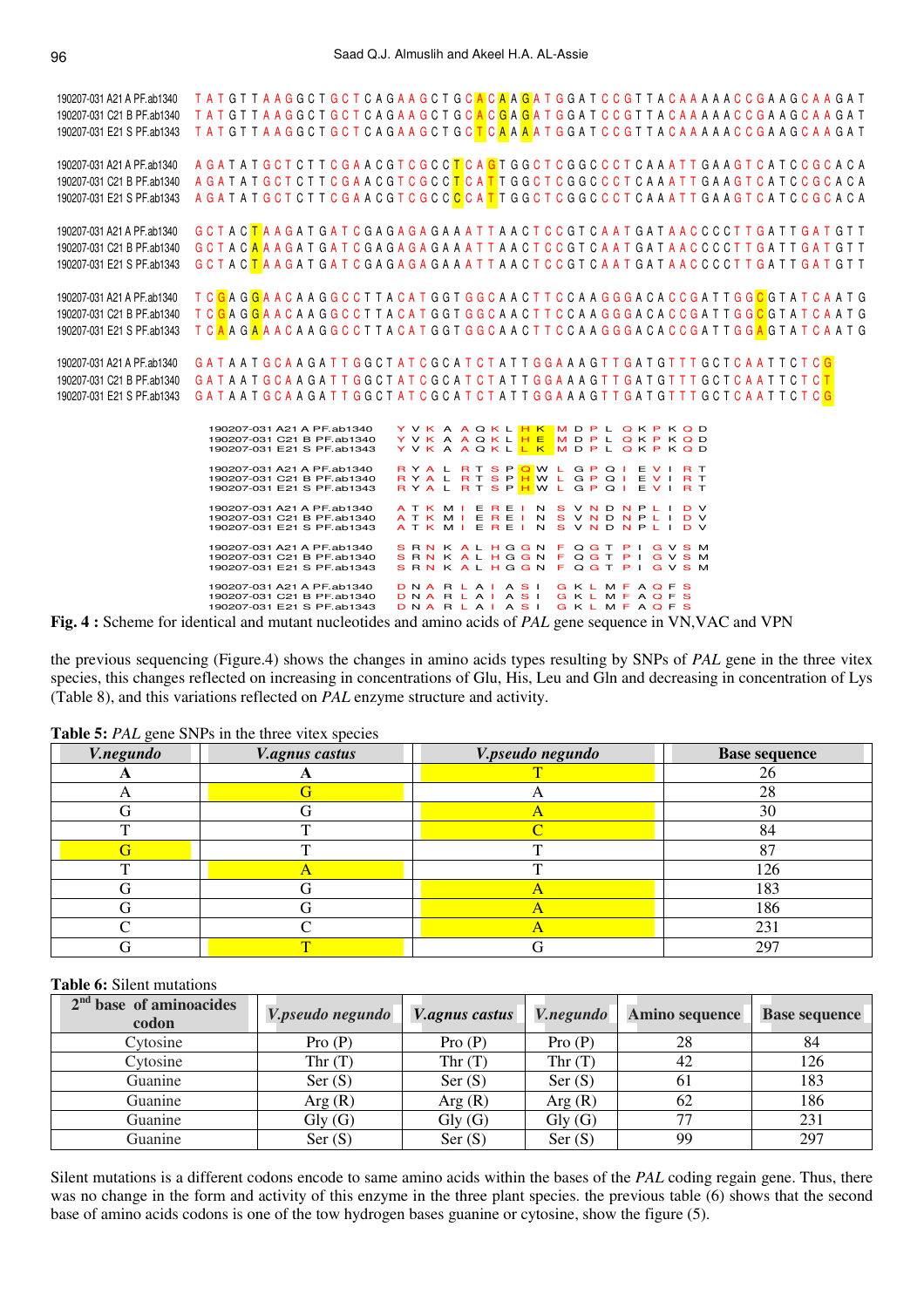

Fig. 5 : see the 2<sup>nd</sup> hydrogen base of amino acides

| <b>Table 7:</b> Missense mutations |                  |                |                         |                       |                      |
|------------------------------------|------------------|----------------|-------------------------|-----------------------|----------------------|
| $2nd$ base of aminoacides<br>codon | V.pseudo negundo | V.agnus castus | <i><b>V.negundo</b></i> | <b>Amino sequence</b> | <b>Base sequence</b> |
| Adenine/Thymine                    | (L) Leu          | (H) His        | (H) His                 |                       | 26                   |
| Adenine                            | (K) Lys          | (E) Glu        | $(K)$ Lys               |                       | 30                   |
| Adenine                            | (H) His          | $(H)$ His      | Gln)O(                  | 29                    |                      |

Missense mutations is a change in the codons leads to a different amino acid and these mutations are affecting the structure and activity of this enzyme. the previous table (7) shows that the second base of amino acids codons is one of the tow hydrogen bases adenine or thymine, show the figure (5).

In addition to that the *Pal* gene of VAC specie which shows lowest ratio of Rutin and in the other hand highest ratio of Casticin (figure 2a) have tow missense mutations for histidine amino acide and one amino acid of another type, whereas the other tow Vitex species VN and VPN shows one missense mutant of Histidine amino acid in addition to tow deferent amino acides, so that three deferent types of amino acid may be the cause of that secondary metabolites ratio changes.

|  |  |  |  |  |  |  | <b>Table 8 :</b> Amino acids ratios in vitex species |
|--|--|--|--|--|--|--|------------------------------------------------------|
|--|--|--|--|--|--|--|------------------------------------------------------|

| Amino          | V.          | V.                                     | V.                          |
|----------------|-------------|----------------------------------------|-----------------------------|
| sequence       | negundo     |                                        | agnus castus pseudo negundo |
| $text{Ala}(A)$ | 9.090909091 | 9.090909091                            | 9.090909091                 |
| Sys(C)         | 0           |                                        |                             |
| Asp(D)         | 5.050505051 | 5.050505051                            | 5.050505051                 |
| Glu(E)         | 4.04040404  | 3.03030303                             | 3.03030303                  |
| Phe(F)         | 3.03030303  | 3.03030303                             | 3.03030303                  |
| Gly(G)         | 6.060606061 | 6.060606061                            | 6.060606061                 |
| His(H)         | 3.03030303  | 2.02020202                             | 2.02020202                  |
| Ile(I)         | 8.080808081 | 8.080808081                            | 8.080808081                 |
| Lys(K)         |             | 7 <mark>.07070707</mark> 1 8.080808081 | 8.080808081                 |
| Leu(L)         | 8.080808081 | 8.080808081                            | 9.090909091                 |
| Met(M)         | 4.04040404  | 4.04040404                             | 4.04040404                  |
| Asn(N)         |             | 6.060606061 6.060606061                | 6.060606061                 |
| Pro(P)         |             | 6.060606061 6.060606061                | 6.060606061                 |
| Gln(Q)         | 6.060606061 | 7.070707071                            | 6.060606061                 |
| Arg(R)         | 6.060606061 | 6.060606061                            | 6.060606061                 |
| Ser(S)         |             | 6.060606061 6.060606061                | 6.060606061                 |
| Thr(T)         | 4.04040404  | 4.04040404                             | 4.04040404                  |
| Val(V)         |             | 5.050505051 5.050505051                | 5.050505051                 |
| Trp(W)         | 1.01010101  | 1.01010101                             | 1.01010101                  |
| Tyr(Y)         | 2.02020202  | 2.02020202                             | 2.02020202                  |

Homologous genes were identified using NCBI blast and the best identic result Among *PAL* sequences from vitex species and other plants species showed that *PAL* gene fragment had a nucleotide sequence identity of 98% with *sesamum* (99% query coverage) and 79% (99% query coverage) with *Arachis hypogaea L* . confirming that even among evolutionary distant taxa, *PAL* sequences are highly conserved (Butland *et al*., 1998; Kumar and Ellis, 2001). This character were employed in previous primers design.

Alignment whiten NCBI also was done between every two of this three species to determine the SNPs among *PAL* gene sequences from this three vitex species, the results shows that the vitex *PAL* gene fragment had a nucleotide sequence highest identity by 98.51% between the two species *V. agnus castus-V.negundo* and 5 SNPs within this species, and med identity of 96.06 % within *V.negundo-V.pseudo negundo* and 13 SNPs, where are alignment of the two species *V.agnus castus-V.pseudo negundo* showed lowest identical with 95.45% and 15 SNPs, In addition to 1,2,3 GAPs in this three alignment (figure 6).

# AGCATTCTTGATGGTAGC-GCATATGTTAAG

#### 

**Fig. 6 :** Part of SNPs and GAPs between VN and VPN *PAL* gene by NCBI alignment.

**Table 9 :** Alignment characterizations of *PAL* gene between vitex species

|       | Idint transversion transition gaps SNPs |  |    | <b>Sample</b>                  |
|-------|-----------------------------------------|--|----|--------------------------------|
| 98.51 |                                         |  |    | Agnus castus-negundo           |
| 96.06 |                                         |  | 13 | negundo-pseudo<br>negundo      |
| 95.45 |                                         |  | 15 | Agnus castus-pseudo<br>negundo |

#### **References**

Barry, A.L. (1980). Procedure for testing antimicrobial Agents in Agar media. In: Antibiotics in Laboratory Medicine. Lorin V (eds), Williams Wilkins Co. Baltimore: USA. 1-23.